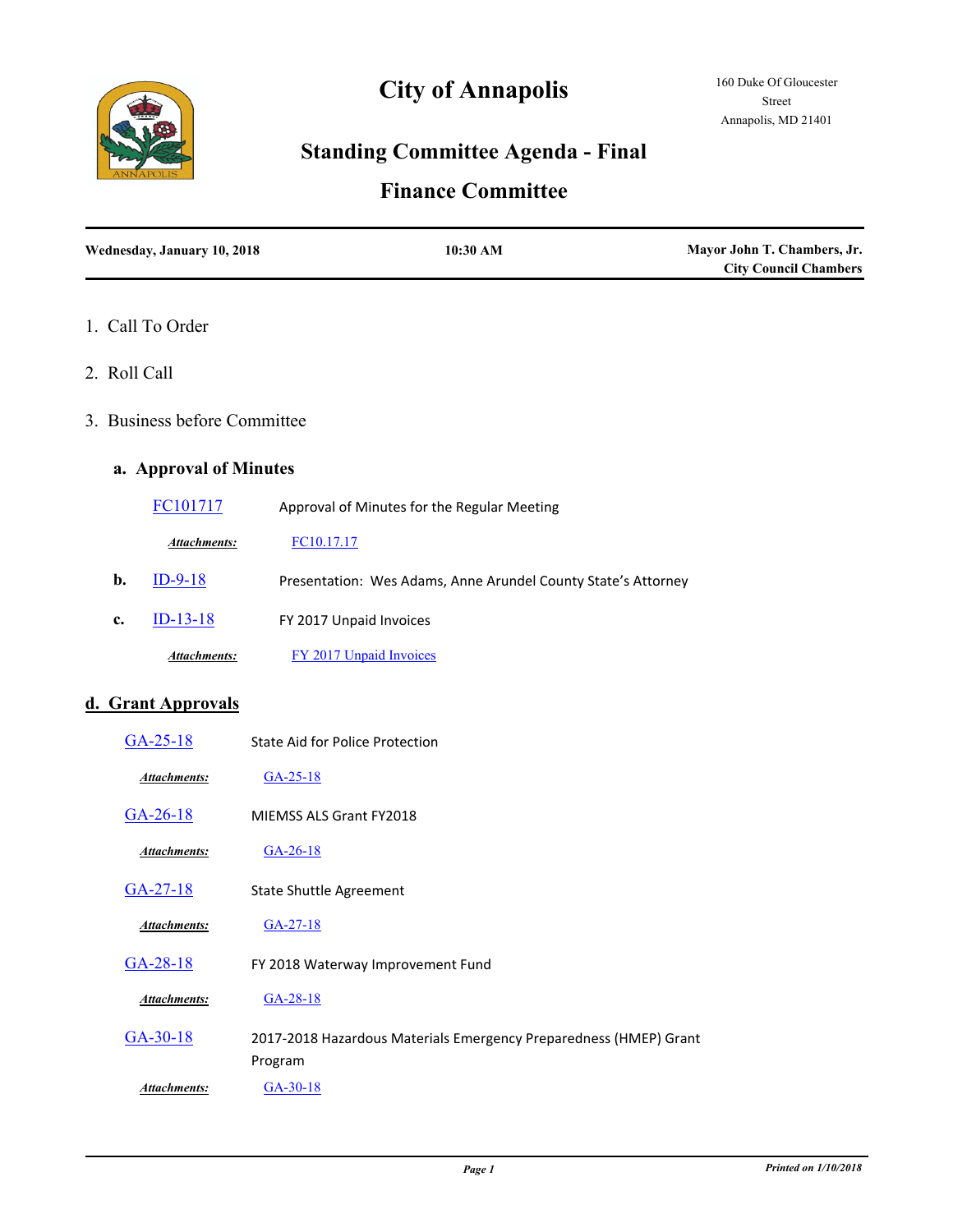[GA-31-18](http://annapolismd.legistar.com/gateway.aspx?m=l&id=/matter.aspx?key=3472) State Homeland Security Grant Program

*Attachments:* [GA-31-18](http://annapolismd.legistar.com/gateway.aspx?M=F&ID=26d9f270-976f-4973-92dd-87ba48da810b.pdf)

#### **e. Budget Revision Requests**

| $GT-8-18$           | Transfer From: Water Distribution Upgrade Transfer To: Water Treatment<br>Plant Upgrades |
|---------------------|------------------------------------------------------------------------------------------|
| <b>Attachments:</b> | $GT-8-18$                                                                                |
| $GT-9-18$           | Transfer From: Contingency Transfer To: Fire Permit Inspections                          |
| <b>Attachments:</b> | $GT-9-18$                                                                                |
| $GT-10-18$          | Transfer From: Fire Department Equipment Transfer To: FY 2015 Bond<br>Proceeds           |
| Attachments:        | GT-10-18 FY 15 BOND PROCEEDS TO FIRE DEPARTMENT                                          |

#### 4. Legislation before Committee

| $O-2-18$            | Water Service Agreement - MidAtlantic IRA, LLC - For the purpose of                     |
|---------------------|-----------------------------------------------------------------------------------------|
|                     | authorizing a water service agreement providing for the extension of City water service |
|                     | to 3032 Arundel on the Bay Road located in Anne Arundel County; and matters             |
|                     | generally relating to providing said water service outside the City limits.             |
| <b>Attachments:</b> | O-2-18 MidAtlantic IRA, LLC Water Service Agrmt and Ordinance.docx                      |
|                     | O-2-18 Exhibit A.pdf                                                                    |
|                     | O-2-18 Staff Report.docx                                                                |
| $O-5-18$            | Lease of the Market House - New Market, LLC - For the purpose of                        |
|                     | authorizing the lease of the Market House to New Market, LLC, the Master Tenant         |
|                     | for a certain period of time, subject to certain terms, provisions and conditions; and  |
|                     | matters generally relating to said lease.                                               |
| Attachments:        | O-5-18 New Market, LLC - Market House Lease Ordinance.docx                              |
|                     |                                                                                         |

#### 5. General Discussion

- [ID-8-18](http://annapolismd.legistar.com/gateway.aspx?m=l&id=/matter.aspx?key=3457) Update from the Finance Department
- [ID-10-18](http://annapolismd.legistar.com/gateway.aspx?m=l&id=/matter.aspx?key=3463) City Budget Schedule Discussion

#### 6. Adjournment